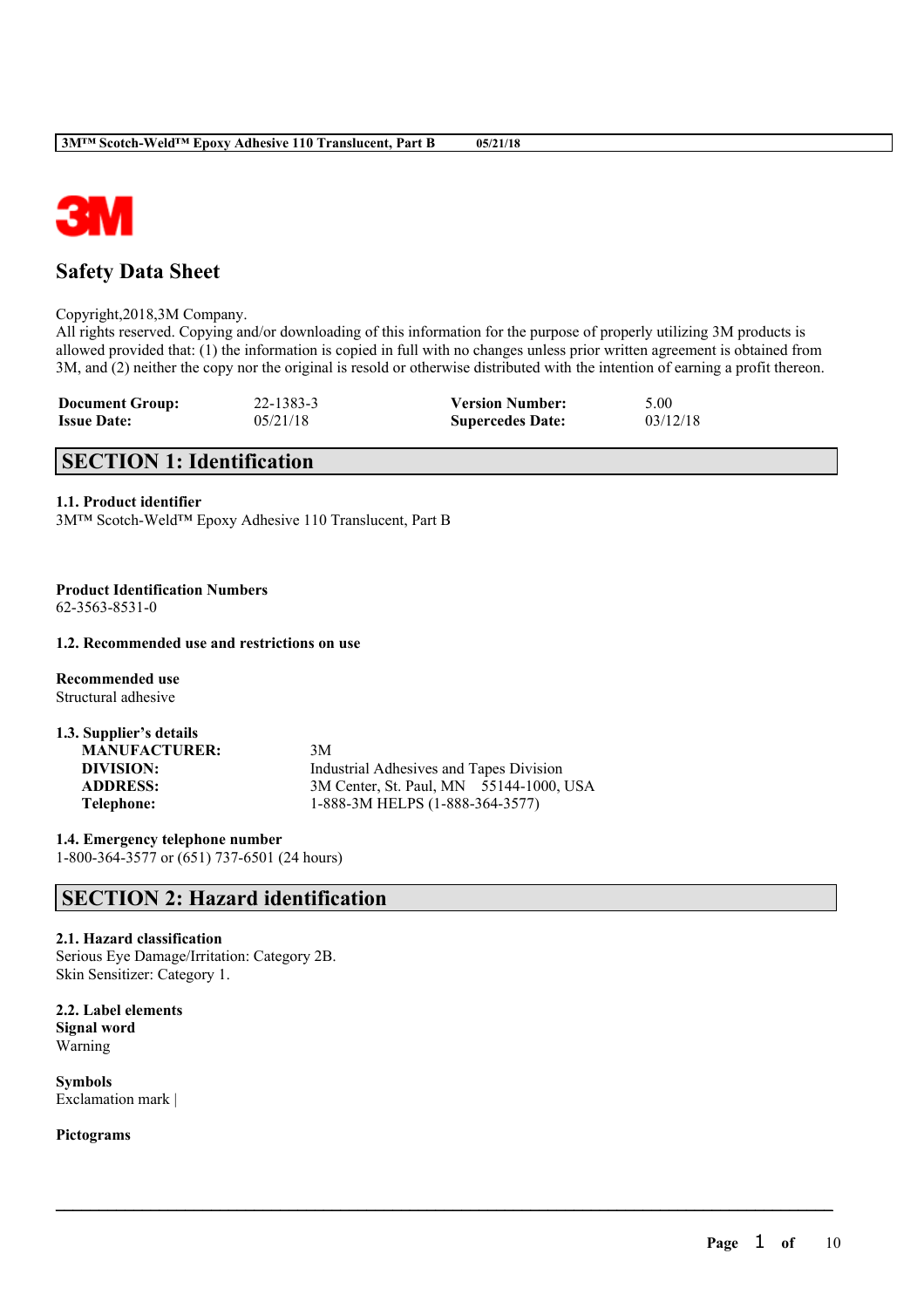

**Hazard Statements** Causes eye irritation. May cause an allergic skin reaction.

#### **Precautionary Statements**

### **Prevention:**

Avoid breathing dust/fume/gas/mist/vapors/spray. Wear protective gloves. Wash thoroughly after handling. Contaminated work clothing must not be allowed out of the workplace.

#### **Response:**

IF IN EYES: Rinse cautiously with water for several minutes. Remove contact lenses, if present and easy to do. Continue rinsing.

If eye irritation persists: Get medical advice/attention.

IF ON SKIN: Wash with plenty of soap and water.

If skin irritation or rash occurs: Get medical advice/attention.

Wash contaminated clothing before reuse.

# **Disposal:**

Dispose of contents/container in accordance with applicable local/regional/national/international regulations.

1% of the mixture consists of ingredients of unknown acute oral toxicity.

# **SECTION 3: Composition/information on ingredients**

| Ingredient                             | C.A.S. No. | $\%$ by Wt                   |
|----------------------------------------|------------|------------------------------|
| Epoxy Resin                            | 25068-38-6 | 60 - 90 Trade Secret *       |
| Methacrylate/Butadiene/Styrene Polymer | 25053-09-2 | 10 - 30 Trade Secret *       |
| Hydrogenated Terphenyl                 | 61788-32-7 | 5 - 10 Trade Secret *        |
| Hydrogenated Polyphenyls               | 68956-74-1 | $\leq$ 2 Trade Secret *      |
| Amorphous Silica                       | 67762-90-7 | $0.5 - 1.5$ Trade Secret $*$ |
| Terphenyl                              | 26140-60-3 | $\leq 1$ Trade Secret *      |

\*The specific chemical identity and/or exact percentage (concentration) of this composition has been withheld as a trade secret.

# **SECTION 4: First aid measures**

# **4.1. Description of first aid measures**

# **Inhalation:**

Remove person to fresh air. If you feel unwell, get medical attention.

#### **Skin Contact:**

Immediately wash with soap and water. Remove contaminated clothing and wash before reuse. If signs/symptoms develop, get medical attention.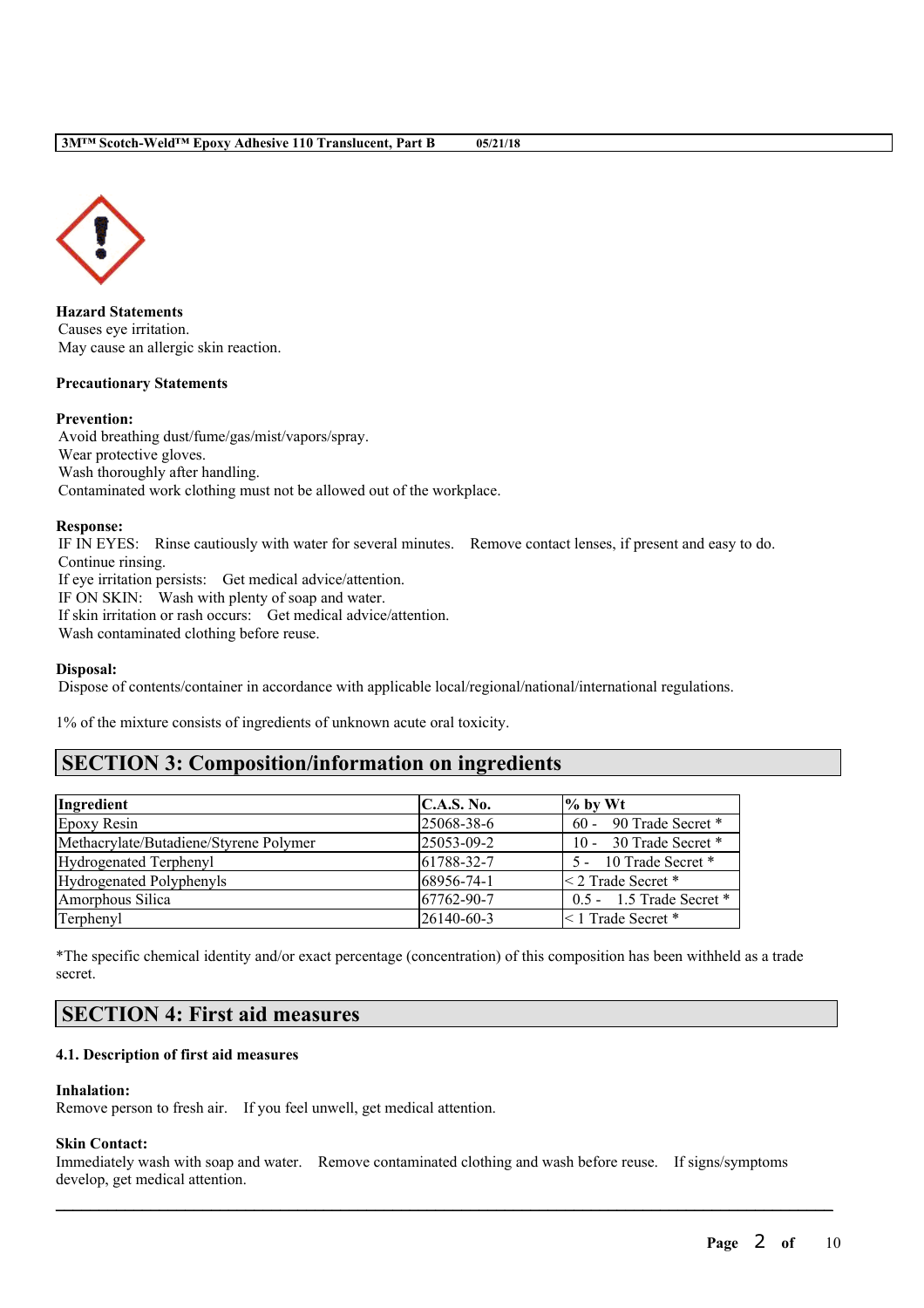# **Eye Contact:**

Flush with large amounts of water. Remove contact lenses if easy to do. Continue rinsing. If signs/symptoms persist, get medical attention.

### **If Swallowed:**

Rinse mouth. If you feel unwell, get medical attention.

# **4.2. Most important symptoms and effects, both acute and delayed**

See Section 11.1. Information on toxicological effects.

#### **4.3. Indication of any immediate medical attention and special treatment required** Not applicable

# **SECTION 5: Fire-fighting measures**

# **5.1. Suitable extinguishing media**

In case of fire: Use a fire fighting agent suitable for ordinary combustible material such as water or foam to extinguish.

# **5.2. Special hazards arising from the substance or mixture**

None inherent in this product.

# **Hazardous Decomposition or By-Products**

| Substance                     | Condition                |
|-------------------------------|--------------------------|
| Aldehydes                     | <b>During Combustion</b> |
| Hydrocarbons                  | During Combustion        |
| Carbon monoxide               | During Combustion        |
| Carbon dioxide                | During Combustion        |
| Hydrogen Chloride             | During Combustion        |
| Ketones                       | During Combustion        |
| Toxic Vapor, Gas, Particulate | During Combustion        |
|                               |                          |

# **5.3. Special protective actions for fire-fighters**

Wear full protective clothing, including helmet, self-contained, positive pressure or pressure demand breathing apparatus, bunker coat and pants, bands around arms, waist and legs, face mask, and protective covering for exposed areas of the head.

# **SECTION 6: Accidental release measures**

# **6.1. Personal precautions, protective equipment and emergency procedures**

Evacuate area. Ventilate the area with fresh air. For large spill, or spills in confined spaces, provide mechanical ventilation to disperse or exhaust vapors, in accordance with good industrial hygiene practice. Refer to other sections of this SDS for information regarding physical and health hazards, respiratory protection, ventilation, and personal protective equipment.

#### **6.2. Environmental precautions**

Avoid release to the environment.

# **6.3. Methods and material for containment and cleaning up**

Working from around the edges of the spill inward, cover with bentonite, vermiculite, or commercially available inorganic absorbent material. Mix in sufficient absorbent until it appears dry. Remember, adding an absorbent material does not remove a physical, health, or environmental hazard. Collect as much of the spilled material as possible. Place in a closed container approved for transportation by appropriate authorities. Clean up residue with an appropriate solvent selected by a qualified and authorized person. Ventilate the area with fresh air. Read and follow safety precautions on the solvent label and SDS. Seal the container. Dispose of collected material as soon as possible in accordance with applicable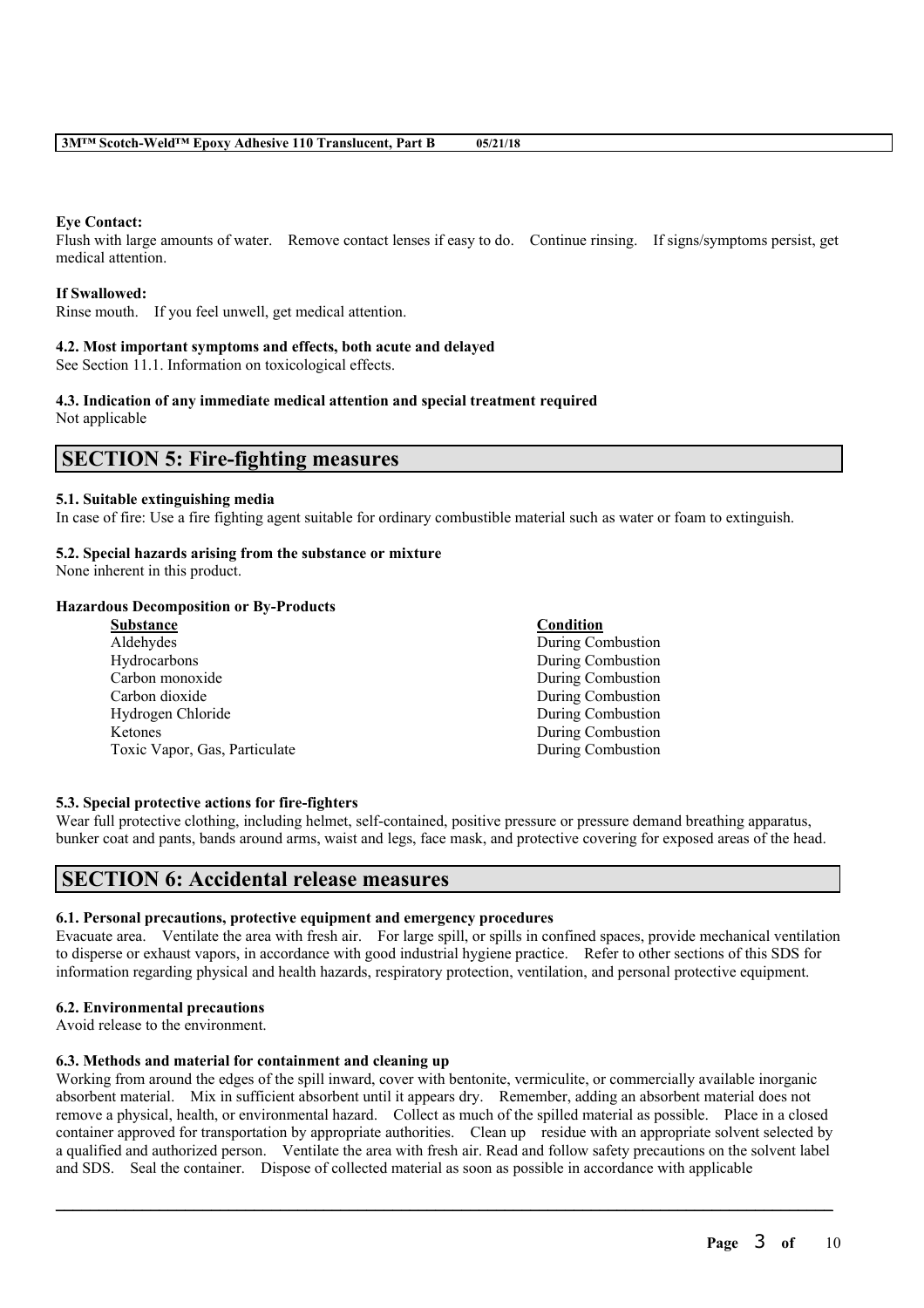local/regional/national/international regulations.

# **SECTION 7: Handling and storage**

#### **7.1. Precautions for safe handling**

For industrial or professional use only. Avoid breathing dust/fume/gas/mist/vapors/spray. Do not get in eyes, on skin, or on clothing. Do not eat, drink or smoke when using this product. Wash thoroughly after handling. Contaminated work clothing should not be allowed out of the workplace. Avoid release to the environment. Wash contaminated clothing before reuse. Avoid contact with oxidizing agents (eg. chlorine, chromic acid etc.)

# **7.2. Conditions for safe storage including any incompatibilities**

Store away from heat. Store away from oxidizing agents.

# **SECTION 8: Exposure controls/personal protection**

#### **8.1. Control parameters**

#### **Occupational exposure limits**

If a component is disclosed in section 3 but does not appear in the table below, an occupational exposure limit is not available for the component.

| Ingredient                    | $C.A.S. No.$ Agency | Limit type                    | <b>Additional Comments</b> |
|-------------------------------|---------------------|-------------------------------|----------------------------|
| Terphenyl                     | 26140-60-3 ACGIH    | $\vert$ CEIL:5 mg/m3          |                            |
| Terphenyl                     | 26140-60-3 OSHA     | $\vert$ CEIL:9 mg/m3(1 ppm)   |                            |
| <b>Hydrogenated Terphenyl</b> | 61788-32-7 ACGIH    | TWA:0.5 ppm                   |                            |
| SILICA, AMORPHOUS             | 167762-90-7 1OSHA   | TWA concentration:0.8         |                            |
|                               |                     | $mg/m3$ ; TWA: 20 millions of |                            |
|                               |                     | particles/cu. ft.             |                            |

ACGIH : American Conference of Governmental Industrial Hygienists

AIHA : American Industrial Hygiene Association

CMRG : Chemical Manufacturer's Recommended Guidelines

OSHA : United States Department of Labor - Occupational Safety and Health Administration

TWA: Time-Weighted-Average

STEL: Short Term Exposure Limit

CEIL: Ceiling

#### **8.2. Exposure controls**

# **8.2.1. Engineering controls**

Use general dilution ventilation and/or local exhaust ventilation to control airborne exposures to below relevant Exposure Limits and/or control dust/fume/gas/mist/vapors/spray. If ventilation is not adequate, use respiratory protection equipment.

# **8.2.2. Personal protective equipment (PPE)**

#### **Eye/face protection**

Select and use eye/face protection to prevent contact based on the results of an exposure assessment. The following eye/face protection(s) are recommended:

Indirect Vented Goggles

#### **Skin/hand protection**

Select and use gloves and/or protective clothing approved to relevant local standards to prevent skin contact based on the results of an exposure assessment. Selection should be based on use factors such as exposure levels, concentration of the substance or mixture, frequency and duration, physical challenges such as temperature extremes, and other use conditions. Consult with your glove and/or protective clothing manufacturer for selection of appropriate compatible gloves/protective clothing. Note: Nitrile gloves may be worn over polymer laminate gloves to improve dexterity. Gloves made from the following material(s) are recommended: Polymer laminate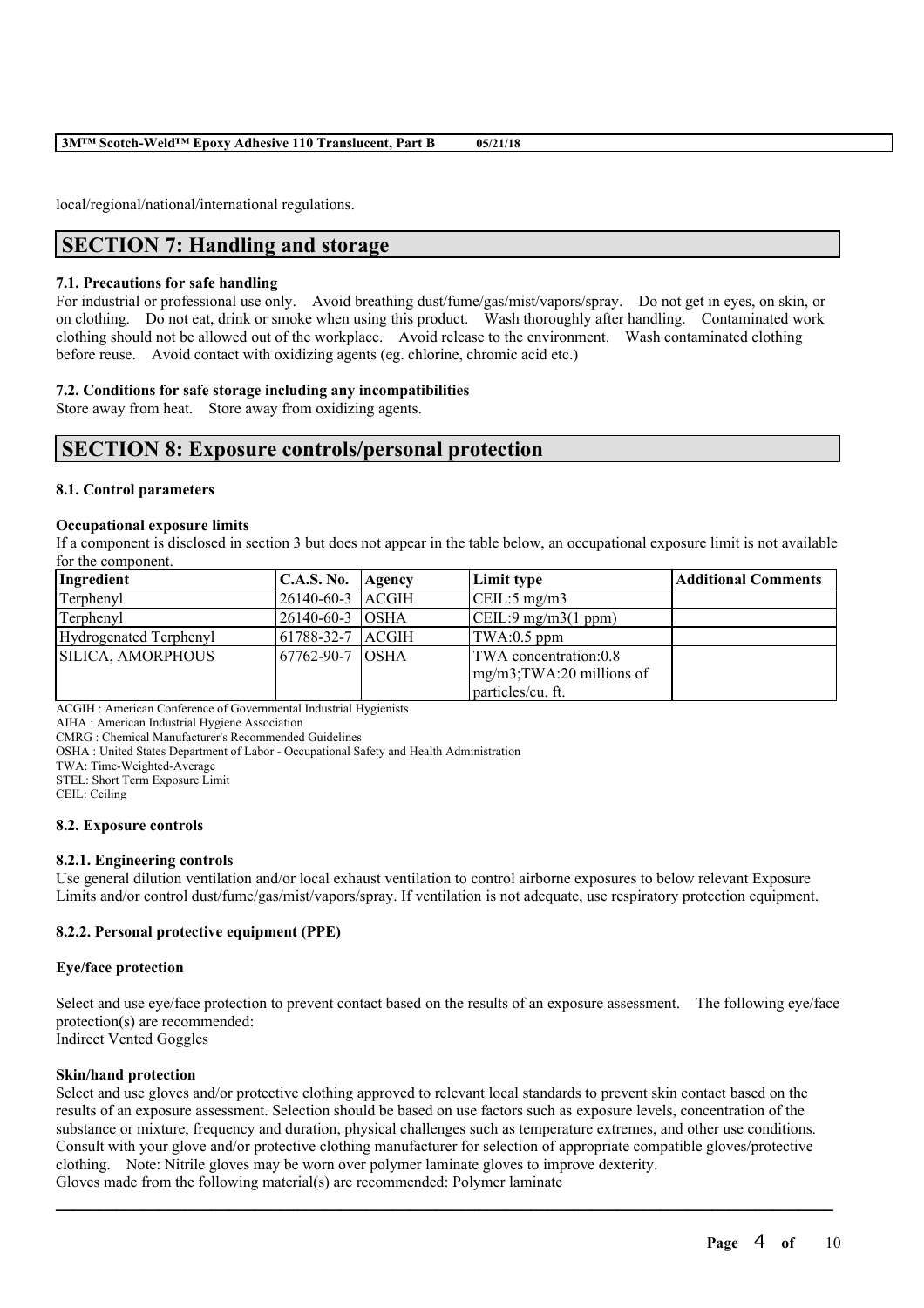**Respiratory protection** None required.

# **SECTION 9: Physical and chemical properties**

# **9.1. Information on basic physical and chemical properties**

| <b>General Physical Form:</b>             | Liquid                                                         |  |
|-------------------------------------------|----------------------------------------------------------------|--|
| <b>Specific Physical Form:</b>            | Paste                                                          |  |
| Odor, Color, Grade:                       | Translucent, slight odor.                                      |  |
| <b>Odor threshold</b>                     | No Data Available                                              |  |
| pН                                        | Not Applicable                                                 |  |
| <b>Melting point</b>                      | No Data Available                                              |  |
| <b>Boiling Point</b>                      | $>=260 °C$                                                     |  |
| <b>Flash Point</b>                        | >=480 °F [Test Method: Closed Cup]                             |  |
| <b>Evaporation rate</b>                   | Not Applicable                                                 |  |
| <b>Flammability (solid, gas)</b>          | Not Applicable                                                 |  |
| <b>Flammable Limits(LEL)</b>              | Not Applicable                                                 |  |
| <b>Flammable Limits(UEL)</b>              | Not Applicable                                                 |  |
| <b>Vapor Pressure</b>                     | Not Applicable                                                 |  |
| <b>Vapor Density</b>                      | Not Applicable                                                 |  |
| <b>Density</b>                            | $1.13$ g/ml                                                    |  |
| <b>Specific Gravity</b>                   | 1.13 $[RefStd:WATER=1]$                                        |  |
| <b>Solubility in Water</b>                | N <sub>il</sub>                                                |  |
| Solubility-non-water                      | No Data Available                                              |  |
| Partition coefficient: n-octanol/water    | No Data Available                                              |  |
| <b>Autoignition temperature</b>           | No Data Available                                              |  |
| <b>Decomposition temperature</b>          | No Data Available                                              |  |
| <b>Viscosity</b>                          | 45,000 - 65,000 centipoise [@ 73.4 °F ]                        |  |
| <b>Hazardous Air Pollutants</b>           | 0 % weight [Test Method: Calculated]                           |  |
| Molecular weight                          | No Data Available                                              |  |
| <b>VOC Less H2O &amp; Exempt Solvents</b> | 0 g/l [Test Method: calculated SCAQMD rule 443.1]              |  |
|                                           | [Details: when used as intended with Part A]                   |  |
| <b>VOC Less H2O &amp; Exempt Solvents</b> | 0 g/l [Test Method: calculated SCAQMD rule 443.1] [Details: as |  |
|                                           | supplied]                                                      |  |
| <b>VOC Less H2O &amp; Exempt Solvents</b> | 0 % [Test Method: calculated SCAQMD rule 443.1]                |  |
|                                           | [ <i>Details</i> : when used as intended with Part A]          |  |

# **SECTION 10: Stability and reactivity**

# **10.1. Reactivity**

This material may be reactive with certain agents under certain conditions - see the remaining headings in this section.

 $\mathcal{L}_\mathcal{L} = \mathcal{L}_\mathcal{L} = \mathcal{L}_\mathcal{L} = \mathcal{L}_\mathcal{L} = \mathcal{L}_\mathcal{L} = \mathcal{L}_\mathcal{L} = \mathcal{L}_\mathcal{L} = \mathcal{L}_\mathcal{L} = \mathcal{L}_\mathcal{L} = \mathcal{L}_\mathcal{L} = \mathcal{L}_\mathcal{L} = \mathcal{L}_\mathcal{L} = \mathcal{L}_\mathcal{L} = \mathcal{L}_\mathcal{L} = \mathcal{L}_\mathcal{L} = \mathcal{L}_\mathcal{L} = \mathcal{L}_\mathcal{L}$ 

# **10.2. Chemical stability**

Stable.

# **10.3. Possibility of hazardous reactions**

Hazardous polymerization will not occur.

# **10.4. Conditions to avoid**

Heat

# **10.5. Incompatible materials**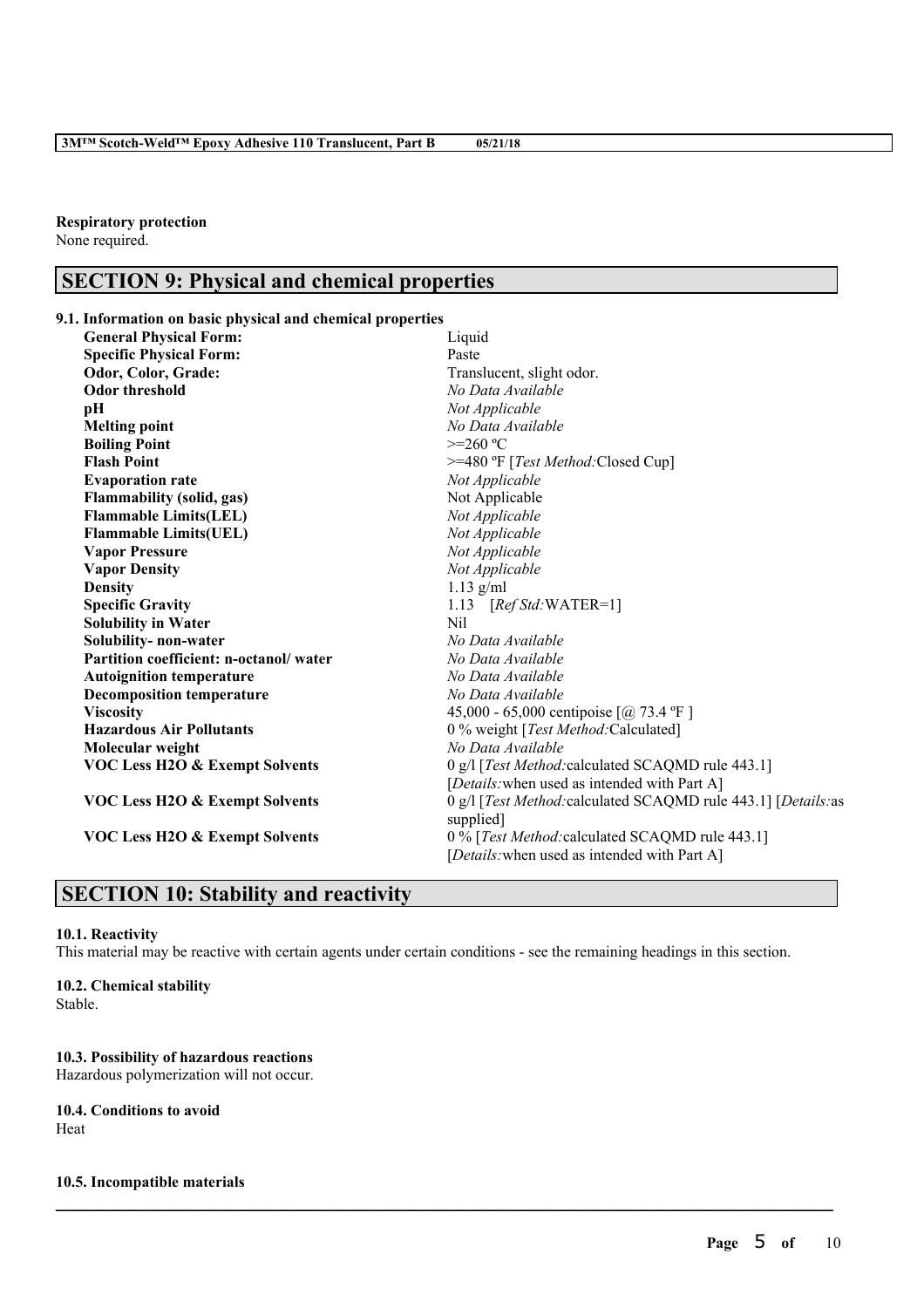Strong oxidizing agents

# **10.6. Hazardous decomposition products**

**Substance Condition**

None known.

Refer to section 5.2 for hazardous decomposition products during combustion.

# **SECTION 11: Toxicological information**

The information below may not be consistent with the material classification in Section 2 if specific ingredient **classifications are mandated by a competent authority. In addition, toxicological data on ingredients may not be** reflected in the material classification and/or the signs and symptoms of exposure, because an ingredient may be present below the threshold for labeling, an ingredient may not be available for exposure, or the data may not be **relevant to the material as a whole.**

# **11.1. Information on Toxicological effects**

**Signs and Symptoms of Exposure**

Based on test data and/or information on the components, this material may produce the following health effects:

# **Inhalation:**

No health effects are expected.

# **Skin Contact:**

Mild Skin Irritation: Signs/symptoms may include localized redness, swelling, itching, and dryness. Allergic Skin Reaction (non-photo induced): Signs/symptoms may include redness, swelling, blistering, and itching.

# **Eye Contact:**

Moderate Eye Irritation: Signs/symptoms may include redness, swelling, pain, tearing, and blurred or hazy vision.

# **Ingestion:**

Gastrointestinal Irritation: Signs/symptoms may include abdominal pain, stomach upset, nausea, vomiting and diarrhea.

# **Toxicological Data**

If a component is disclosed in section 3 but does not appear in a table below, either no data are available for that endpoint or the data are not sufficient for classification.

# **Acute Toxicity**

| Name                                   | Route       | <b>Species</b> | Value                                             |
|----------------------------------------|-------------|----------------|---------------------------------------------------|
| Overall product                        | Ingestion   |                | No data available; calculated $ATE > 5,000$ mg/kg |
| Epoxy Resin                            | Dermal      | Rat            | $LD50 > 1,600$ mg/kg                              |
| Epoxy Resin                            | Ingestion   | Rat            | $LD50 > 1,000$ mg/kg                              |
| Methacrylate/Butadiene/Styrene Polymer | Dermal      | Rabbit         | $LD50 > 5,000$ mg/kg                              |
| Methacrylate/Butadiene/Styrene Polymer | Ingestion   | Rat            | $LD50 > 5,000$ mg/kg                              |
| Hydrogenated Terphenyl                 | Dermal      | Rabbit         | LD50 $6,800$ mg/kg                                |
| Hydrogenated Terphenyl                 | Inhalation- | Rat            | $LC50 > 11.1$ mg/l                                |
|                                        | Dust/Mist   |                |                                                   |
|                                        | (4 hours)   |                |                                                   |
| <b>Hydrogenated Terphenyl</b>          | Ingestion   | Rat            | $LD50 > 10,000$ mg/kg                             |
| Amorphous Silica                       | Dermal      | Rabbit         | $LD50 > 5,000$ mg/kg                              |
| Amorphous Silica                       | Inhalation- | Rat            | $LC50 > 0.691$ mg/l                               |
|                                        | Dust/Mist   |                |                                                   |
|                                        | (4 hours)   |                |                                                   |
| Amorphous Silica                       | Ingestion   | Rat            | $LD50 > 5,110$ mg/kg                              |
| Terphenyl                              | Dermal      | Rabbit         | $LD50 > 5,000$ mg/kg                              |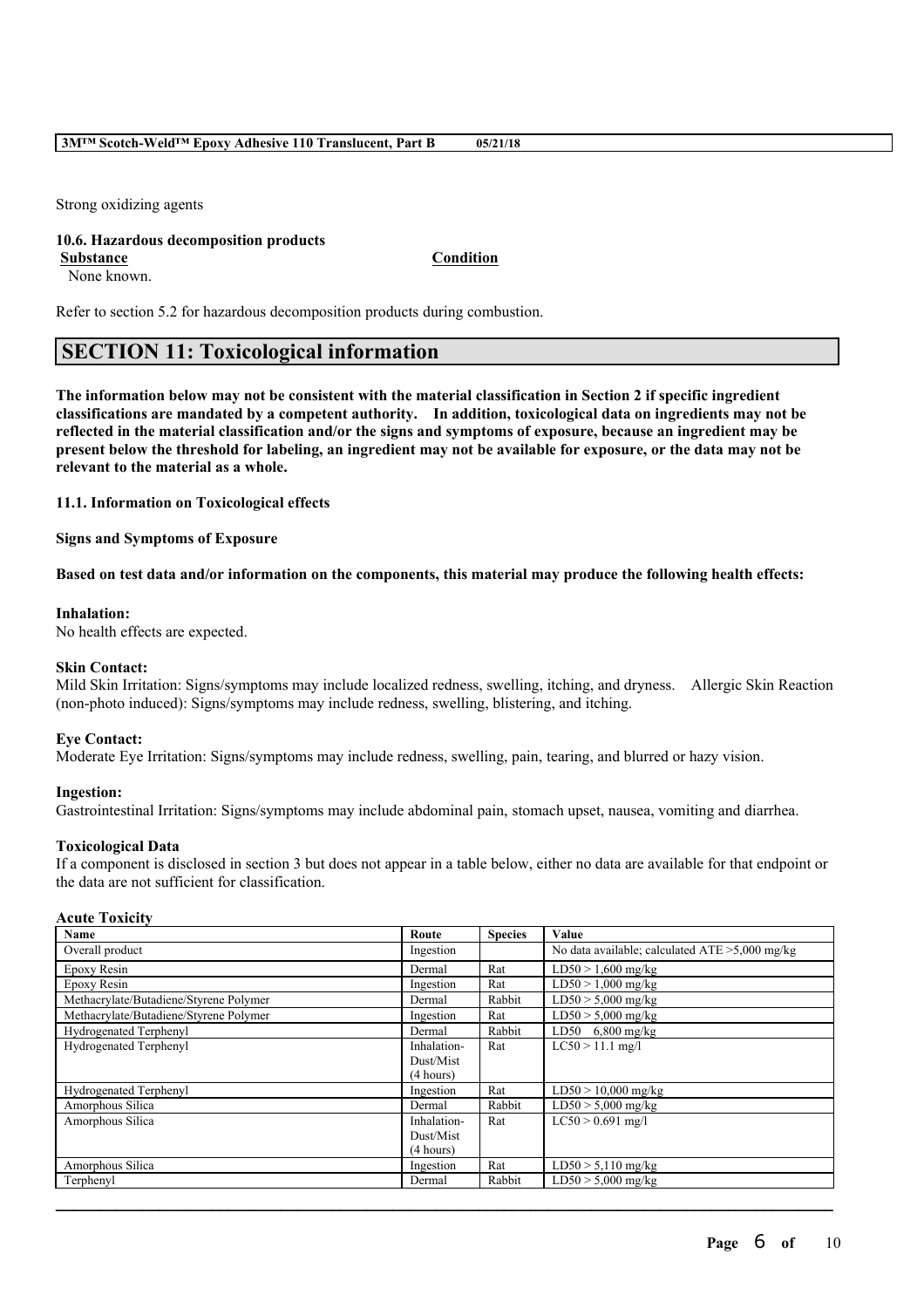# **3M™ Scotch-Weld™ Epoxy Adhesive 110 Translucent, Part B 05/21/18**

| Terphenyl                                                                                                | Inhalation-<br>Dust/Mist<br>(4 hours) | Rat | $LD50 > 3.8$ mg/l     |
|----------------------------------------------------------------------------------------------------------|---------------------------------------|-----|-----------------------|
| Terphenyl                                                                                                | Ingestion                             | Rat | $2,304$ mg/kg<br>LD50 |
| $\sim$ $\sim$<br>$\sim$ $\sim$ $\sim$ $\sim$ $\sim$ $\sim$ $\sim$<br>the contract of the contract of the |                                       |     |                       |

 $ATE = acute$  toxicity estimate

# **Skin Corrosion/Irritation**

| Name                                   | <b>Species</b> | Value                     |
|----------------------------------------|----------------|---------------------------|
|                                        |                |                           |
| Epoxy Resin                            | Rabbit         | Mild irritant             |
| Methacrylate/Butadiene/Styrene Polymer | Professio      | Minimal irritation        |
|                                        | nal            |                           |
|                                        | judgeme        |                           |
|                                        | nt             |                           |
| Hydrogenated Terphenyl                 | Rabbit         | No significant irritation |
| Amorphous Silica                       | Rabbit         | No significant irritation |
| Terphenyl                              | Rabbit         | No significant irritation |

# **Serious Eye Damage/Irritation**

| Name                                   | <b>Species</b> | Value                     |
|----------------------------------------|----------------|---------------------------|
|                                        |                |                           |
| Epoxy Resin                            | Rabbit         | Moderate irritant         |
| Methacrylate/Butadiene/Styrene Polymer | Professio      | Mild irritant             |
|                                        | nal            |                           |
|                                        | judgeme        |                           |
|                                        | nt             |                           |
| Hydrogenated Terphenyl                 | Rabbit         | No significant irritation |
| Amorphous Silica                       | Rabbit         | No significant irritation |
| Terphenyl                              | Rabbit         | No significant irritation |

# **Skin Sensitization**

| Name                          | <b>Species</b> | Value          |
|-------------------------------|----------------|----------------|
| Epoxy Resin                   | Human          | Sensitizing    |
|                               | and            |                |
|                               | animal         |                |
| <b>Hydrogenated Terphenyl</b> | Human          | Not classified |
| Amorphous Silica              | Human          | Not classified |
|                               | and            |                |
|                               | animal         |                |

#### **Respiratory Sensitization**

| Name                     | <b>Species</b>        | Value                    |
|--------------------------|-----------------------|--------------------------|
| $\sim$<br>Resin<br>Epoxy | $\mathbf{v}$<br>Human | $\sim$<br>Not classified |

### **Germ Cell Mutagenicity**

| Name                   | Route    | Value                                                                           |
|------------------------|----------|---------------------------------------------------------------------------------|
|                        |          |                                                                                 |
| Epoxy Resin            | In vivo  | Not mutagenic                                                                   |
| Epoxy Resin            | In Vitro | Some positive data exist, but the data are not<br>sufficient for classification |
| Hydrogenated Terphenyl | In vivo  | Not mutagenic                                                                   |
| Amorphous Silica       | In Vitro | Not mutagenic                                                                   |
| Terphenyl              | In Vitro | Not mutagenic                                                                   |
| Terphenyl              | In vivo  | Not mutagenic                                                                   |

# **Carcinogenicity**

| Name             | Route     | <b>Species</b> | Value                                          |
|------------------|-----------|----------------|------------------------------------------------|
| Epoxy Resin      | Dermal    | Mouse          | Some positive data exist, but the data are not |
|                  |           |                | sufficient for classification                  |
| Amorphous Silica | Not       | Mouse          | Some positive data exist, but the data are not |
|                  | Specified |                | sufficient for classification                  |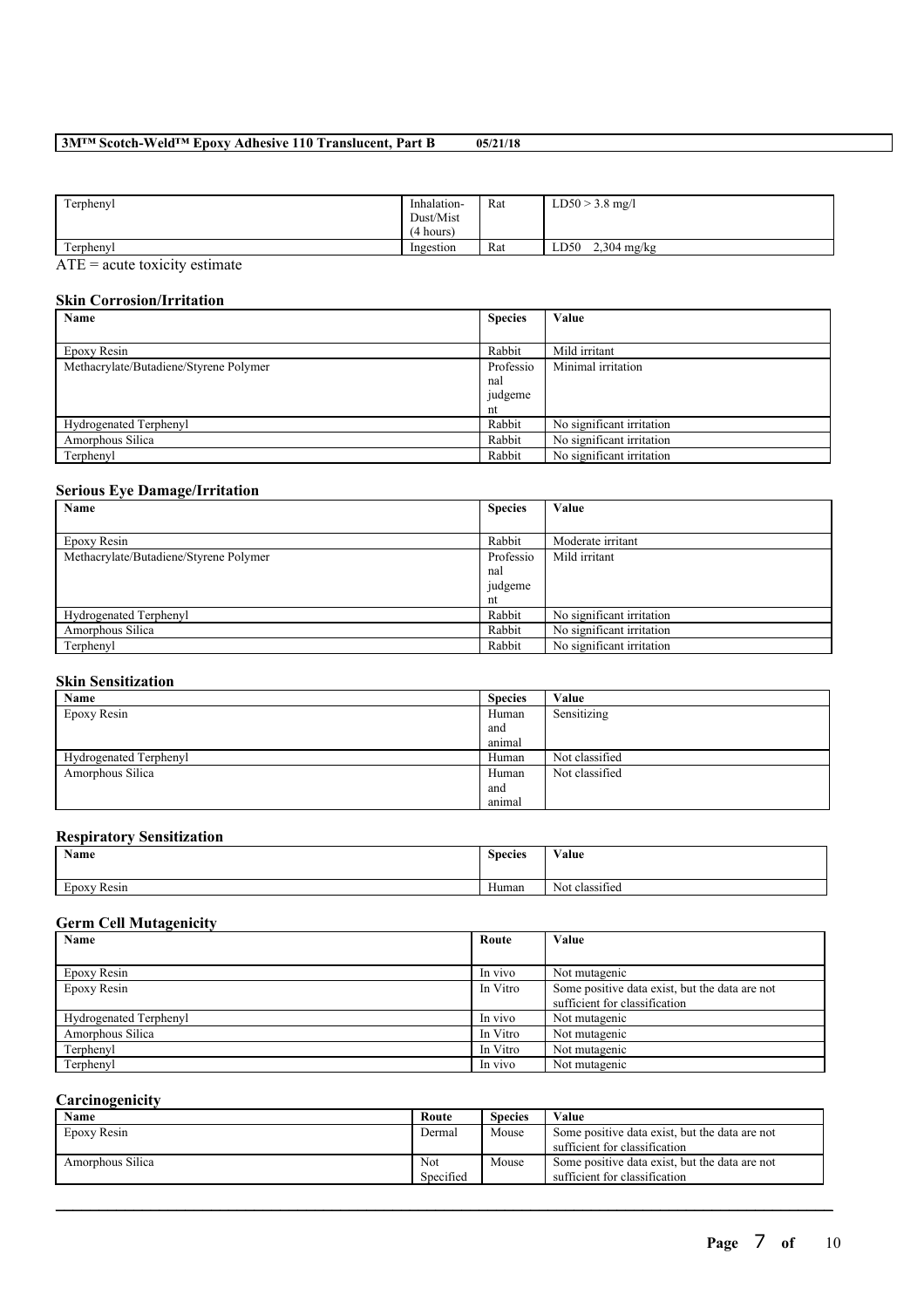# **Reproductive Toxicity**

### **Reproductive and/or Developmental Effects**

| Name                   | Route     | Value                                  | <b>Species</b> | <b>Test Result</b>              | <b>Exposure</b><br><b>Duration</b> |
|------------------------|-----------|----------------------------------------|----------------|---------------------------------|------------------------------------|
| Epoxy Resin            | Ingestion | Not classified for female reproduction | Rat            | <b>NOAEL 750</b><br>mg/kg/day   | 2 generation                       |
| Epoxy Resin            | Ingestion | Not classified for male reproduction   | Rat            | <b>NOAEL 750</b><br>mg/kg/day   | 2 generation                       |
| Epoxy Resin            | Dermal    | Not classified for development         | Rabbit         | <b>NOAEL 300</b><br>mg/kg/day   | during<br>organogenesi<br>S        |
| Epoxy Resin            | Ingestion | Not classified for development         | Rat            | <b>NOAEL 750</b><br>mg/kg/day   | 2 generation                       |
| Hydrogenated Terphenyl | Ingestion | Not classified for female reproduction | Rat            | <b>NOAEL 81</b><br>mg/kg/day    | 2 generation                       |
| Hydrogenated Terphenyl | Ingestion | Not classified for male reproduction   | Rat            | <b>NOAEL 62</b><br>mg/kg/day    | 2 generation                       |
| Hydrogenated Terphenyl | Ingestion | Not classified for development         | Rat            | <b>NOAEL 500</b><br>mg/kg/day   | 2 generation                       |
| Amorphous Silica       | Ingestion | Not classified for female reproduction | Rat            | <b>NOAEL 509</b><br>mg/kg/day   | generation                         |
| Amorphous Silica       | Ingestion | Not classified for male reproduction   | Rat            | <b>NOAEL 497</b><br>mg/kg/day   | 1 generation                       |
| Amorphous Silica       | Ingestion | Not classified for development         | Rat            | <b>NOAEL 1.350</b><br>mg/kg/day | during<br>organogenesi<br>S        |

# **Target Organ(s)**

### **Specific Target Organ Toxicity - single exposure**

For the component/components, either no data are currently available or the data are not sufficient for classification.

#### **Specific Target Organ Toxicity - repeated exposure**

| Name                          | Route      | <b>Target Organ(s)</b>                                                                                                   | Value          | <b>Species</b> | <b>Test Result</b>                 | <b>Exposure</b><br><b>Duration</b> |
|-------------------------------|------------|--------------------------------------------------------------------------------------------------------------------------|----------------|----------------|------------------------------------|------------------------------------|
| Epoxy Resin                   | Dermal     | liver                                                                                                                    | Not classified | Rat            | <b>NOAEL</b><br>1,000<br>mg/kg/day | 2 years                            |
| Epoxy Resin                   | Dermal     | nervous system                                                                                                           | Not classified | Rat            | <b>NOAEL</b><br>1,000<br>mg/kg/day | 13 weeks                           |
| Epoxy Resin                   | Ingestion  | auditory system<br>heart   endocrine<br>system  <br>hematopoietic<br>system   liver   eyes  <br>kidney and/or<br>bladder | Not classified | Rat            | <b>NOAEL</b><br>1.000<br>mg/kg/day | 28 days                            |
| <b>Hydrogenated Terphenyl</b> | Inhalation | liver                                                                                                                    | Not classified | Rat            | NOAEL 0.5<br>mg/l                  | 90 days                            |
| <b>Hydrogenated Terphenyl</b> | Ingestion  | endocrine system  <br>blood   liver   kidney<br>and/or bladder                                                           | Not classified | Rat            | <b>NOAEL 144</b><br>mg/kg/day      | 14 weeks                           |
| Amorphous Silica              | Inhalation | respiratory system<br>silicosis                                                                                          | Not classified | Human          | <b>NOAEL Not</b><br>available      | occupational<br>exposure           |

# **Aspiration Hazard**

For the component/components, either no data are currently available or the data are not sufficient for classification.

# Please contact the address or phone number listed on the first page of the SDS for additional toxicological information **on this material and/or its components.**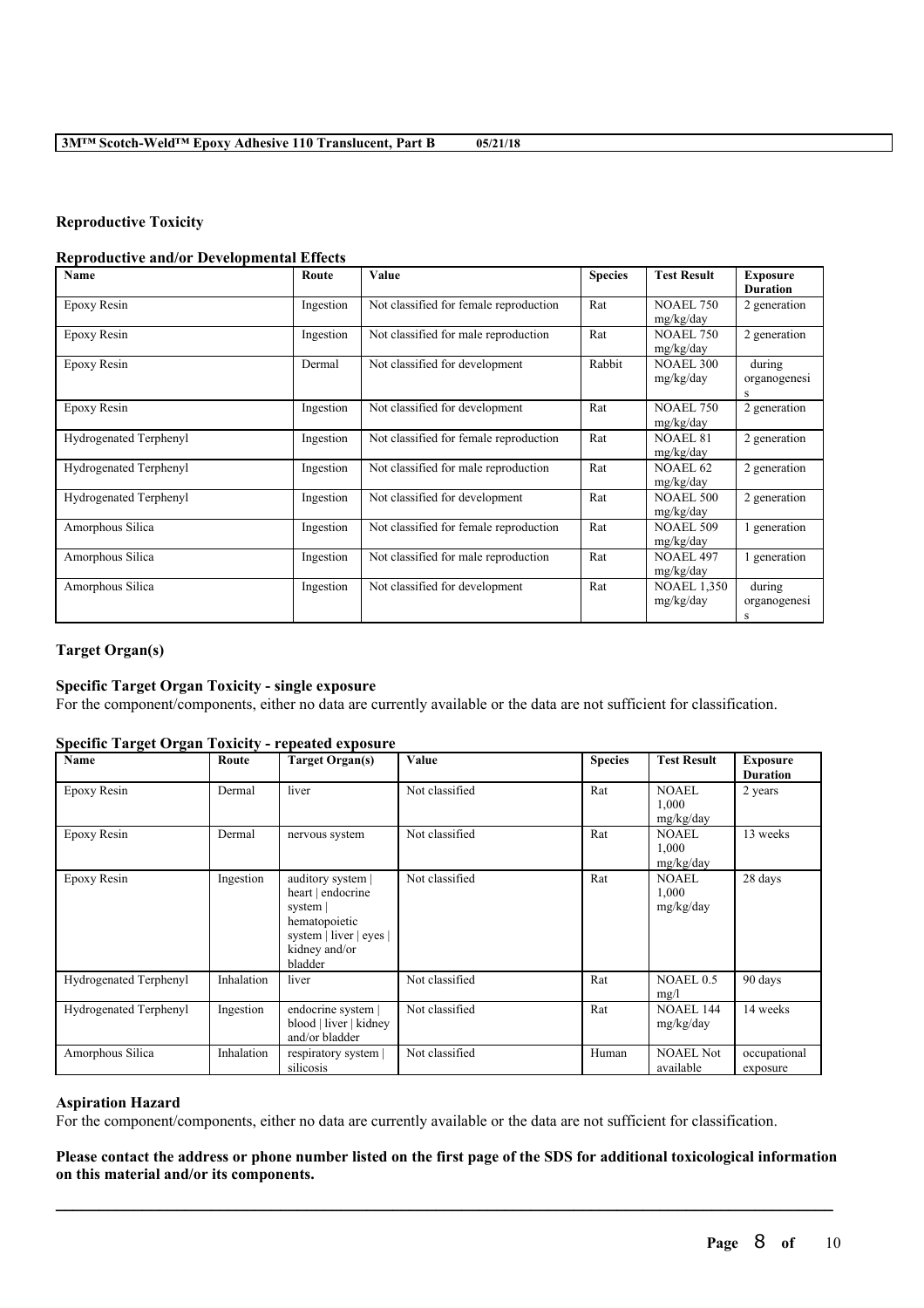# **SECTION 12: Ecological information**

# **Ecotoxicological information**

Please contact the address or phone number listed on the first page of the SDS for additional ecotoxicological information on this material and/or its components.

# **Chemical fate information**

Please contact the address or phone number listed on the first page of the SDS for additional chemical fate information on this material and/or its components.

# **SECTION 13: Disposal considerations**

# **13.1. Disposal methods**

Dispose of contents/ container in accordance with the local/regional/national/international regulations.

Dispose of completely cured (or polymerized) material in a permitted industrial waste facility. As a disposal alternative, incinerate uncured product in a permitted waste incineration facility. Proper destruction may require the use of additional fuel during incineration processes. Combustion products will include halogen acid (HCl/HF/HBr). Facility must be capable of handling halogenated materials. Empty drums/barrels/containers used for transporting and handling hazardous chemicals (chemical substances/mixtures/preparations classified as Hazardous as per applicable regulations) shall be considered, stored, treated & disposed of as hazardous wastes unless otherwise defined by applicable waste regulations. Consult with the respective regulating authorities to determine the available treatment and disposal facilities.

# **EPA Hazardous Waste Number (RCRA):** Not regulated

# **SECTION 14: Transport Information**

For Transport Information, please visit http://3M.com/Transportinfo or call 1-800-364-3577 or 651-737-6501.

# **SECTION 15: Regulatory information**

# **15.1. US Federal Regulations**

Contact 3M for more information.

# **EPCRA 311/312 Hazard Classifications:**

**Physical Hazards**

Not applicable

# **Health Hazards**

Respiratory or Skin Sensitization Serious eye damage or eye irritation

# **15.2. State Regulations**

Contact 3M for more information.

# **15.3. Chemical Inventories**

The components of this product are in compliance with the chemical notification requirements of TSCA. All required components of this product are listed on the active portion of the TSCA Inventory.

 $\mathcal{L}_\mathcal{L} = \mathcal{L}_\mathcal{L} = \mathcal{L}_\mathcal{L} = \mathcal{L}_\mathcal{L} = \mathcal{L}_\mathcal{L} = \mathcal{L}_\mathcal{L} = \mathcal{L}_\mathcal{L} = \mathcal{L}_\mathcal{L} = \mathcal{L}_\mathcal{L} = \mathcal{L}_\mathcal{L} = \mathcal{L}_\mathcal{L} = \mathcal{L}_\mathcal{L} = \mathcal{L}_\mathcal{L} = \mathcal{L}_\mathcal{L} = \mathcal{L}_\mathcal{L} = \mathcal{L}_\mathcal{L} = \mathcal{L}_\mathcal{L}$ 

Contact 3M for more information.